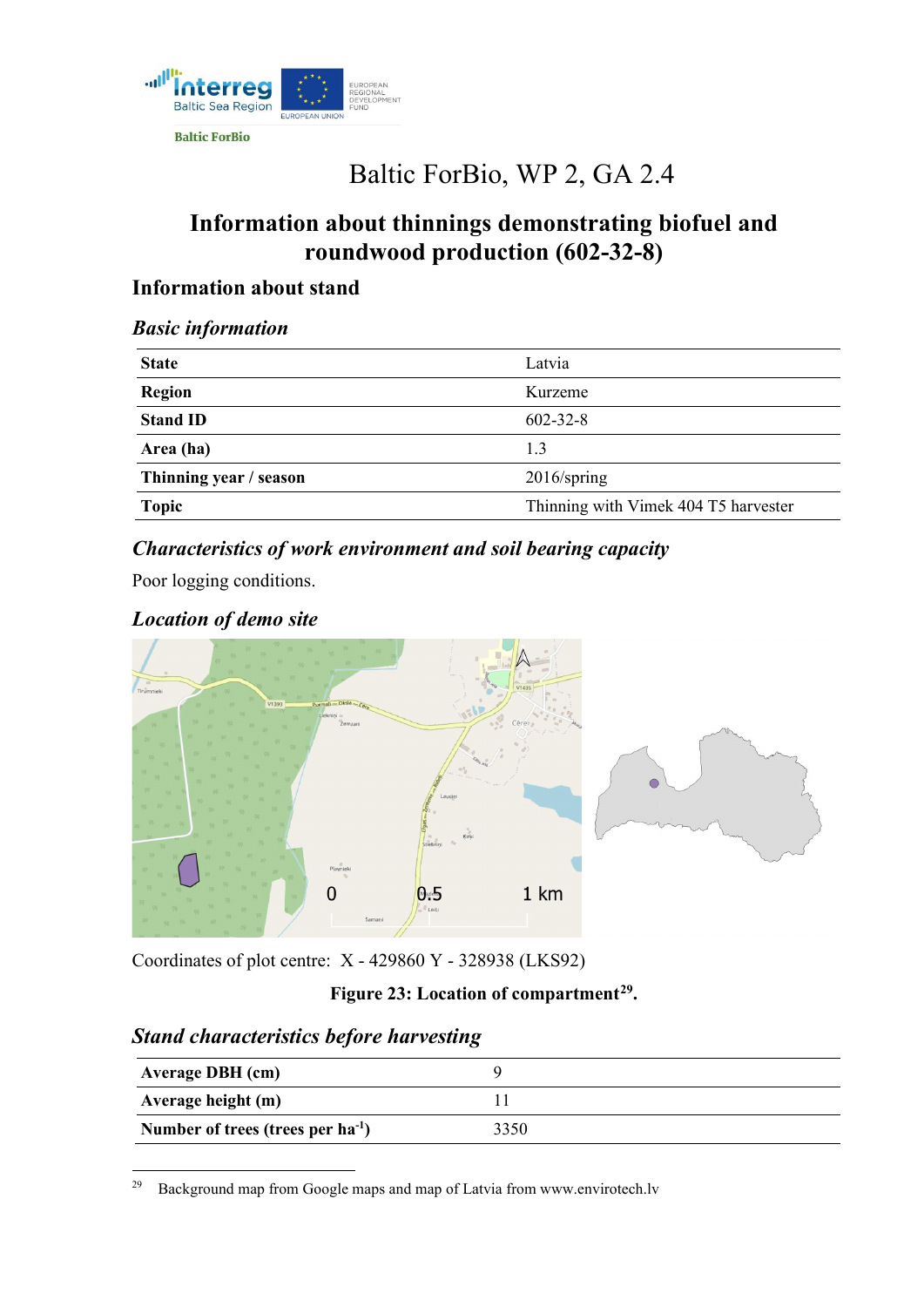

| Growing stock $(m^3 \text{ ha}^{-1})$ | 199     |
|---------------------------------------|---------|
| <b>Stand composition</b>              | 4E4B2Ma |
| Stand age during thinning             | 43      |
| <b>Dominant species</b>               | Spruce  |
| <b>Stand type</b>                     | Dms     |

#### *Stand management targets*

To increase forest value by extraction of damaged and small size trees and to ensure favourable growth conditions in the stand. Harvesting is done so to reduce negative impact to environment (avoid ruts formation, mechanical damages of remaining trees and soil compaction). Small dimension trees should be used for biofuel production and from bigger trees standard roundwood assortments (small logs and pulpwood) should be produced.

#### *Stand characteristics after thinning*

| <b>Average DBH</b> (cm)                | 13     |
|----------------------------------------|--------|
| Average height (m)                     | 15     |
| Number of trees (trees per $ha^{-1}$ ) | 1247   |
| Growing stock $(m^3 \text{ ha}^{-1})$  | 108    |
| <b>Stand composition</b>               | 9E1B   |
| <b>Dominant species</b>                | Spruce |
|                                        |        |

# *Mechanical damages due to thinning*

Damage to the remaining trees does not exceed 3%, no ruts have been detected.

#### *Applied work method in thinning*

Work order considers thinning to minimal basal area or number of trees according to average tree heigth after thinning.

Distance between technological corridors 20 m with "ghost paths" between the corridors, which are used only by harvester.

Logs are located along the technological corridors. Undergrowth trees are not extracted before mechanized thinning.

The applied work method considers leaving of small dimension trees (including technologic corridors if their  $D_{1,3} < 6$  cm, if they are not hampering harvesting operations, but, if such small tree is harvested (cut down) it should be dropped without delimbing in area where it is not becoming an obstacle to harvesting and forwarding operations

Harvesting is done using compact class harvester Vimek 404 T5 a equipped with Keto Forest felling head (10. Fig.). Harvester is equipped with CAT C2.2T engine<sup>[30](#page-1-0)</sup> (44 kW,

<span id="page-1-0"></span>In previous models Kubota V2003T engine